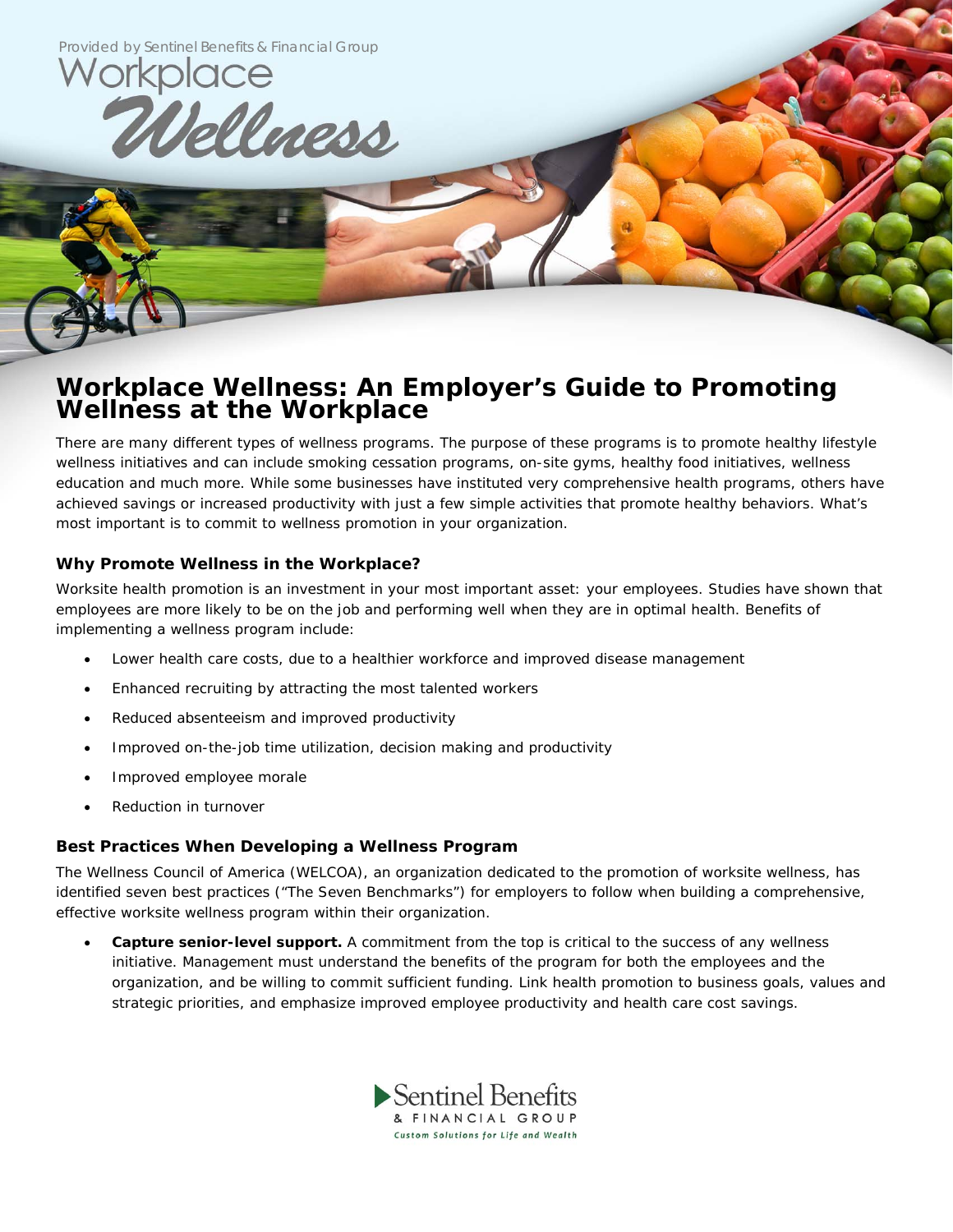**Create a wellness team.** Wellness teams should include a cross-section of people from all levels of your company to ensure broad ownership of the program, help garner buy-in from the rest of the company and make sure the program is responsive to the needs of all participants. These individuals will drive program development, implementation and evaluation.

- **Collect data that will drive your health initiatives.** Once your team is in place and management is on board, it is time to gather baseline data to help assess employee health interests and risks, which will guide you in crafting your program. This process may involve a survey of employee interest in various health initiatives, health risk assessments (HRAs) and claims analysis to determine current employee disease risk.
- **Craft an annual operating plan.** An annual operating plan is important for your program's success and should include a mission statement along with specific, measurable short- and long-term goals and objectives. Your program is also more likely to succeed if it is linked to one or more of the company's strategic initiatives, as it will have a better chance of maintaining management support. A written plan also provides continuity when members of the wellness committee change and is instrumental in holding the team accountable to the goals, objectives and timeline agreed upon.
- **Choose appropriate health initiatives.** The health initiatives that you choose should flow naturally from your data (survey, HRA aggregate report, claims) and be cohesive with your goals and objectives. They should address prevailing risk factors in your employee population and be in line with what both management and employees want from the wellness program.
- **Create a supportive environment.** A supportive environment provides employees with encouragement, opportunity and rewards. A culture of health might have such features as healthy food choices in the vending machines, a no-smoking policy and flexible work schedules that allow workers to exercise. Also, your workplace should celebrate and reward health achievements and have a management team that models healthy behavior. Most importantly, be sure to involve employees in every aspect of the wellness program from its design and promotion to its implementation and evaluation.
- **Consistently evaluate your outcomes.** Evaluation involves taking a close look at your goals and objectives to determine whether you achieved your desired result. Evaluation allows you to celebrate goals that have been achieved and to discontinue or change ineffective initiatives.

## **Developing an Operating Plan**

One feature that all successful worksite wellness programs share is an outcome-oriented operating plan. An operating plan is important because it:

Links wellness initiatives to company needs and strategic priorities

Workplace Wellness

- Legitimizes the program, which increases the likelihood of continued resources and support
- Provides continuity for the program when personnel changes occur
- Serves as a means to evaluate the effectiveness of the programs

Your operating plan should contain the following elements:

- **Vision Statement.** All successful and long-lasting wellness programs have clear vision or mission statements. A vision statement should include the values that drive the program along with the ultimate goals or accomplishments the program is trying to achieve. It should support the company's overall mission statement. The following is a sample wellness program vision statement:
	- o To improve the health and well-being of ABC Co. employees through health education and activities that support healthy lifestyles, thereby resulting in improved employee productivity, morale and health care cost savings for ABC Co.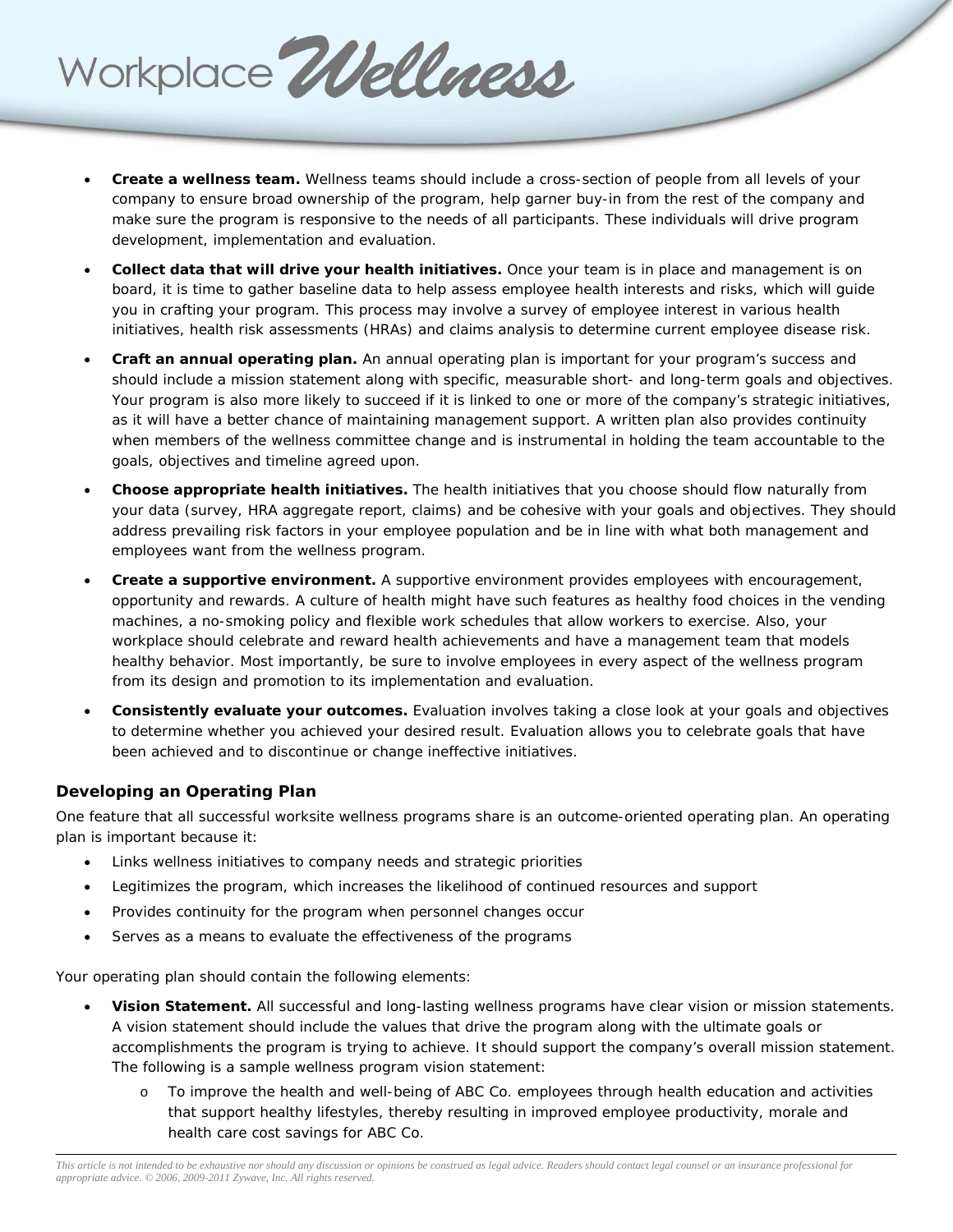

- **Goals.** Goals are the long-term accomplishments to be achieved from the program. To be attainable they should be realistic, reflect the needs of both management and employees, and flow naturally from the data collected. Goals should include clear time limits, so it is easy to determine whether or not the goal has been accomplished. The following is an example of a wellness program goal:
	- o ABC Co. will reduce the prevalence of employee smoking from 35 percent to 25 percent by the end of the next fiscal year.
- **Objectives.** Objectives are the strategies you will implement to achieve the stated goals. Like goals, they should include specific action steps and timelines, and be written so that it is clear whether or not they have been accomplished. The following are examples of objectives that support the sample goal above:
	- o By x date, ABC Co. will implement a smoke-free workplace policy.
	- o By x date, ABC Co. will offer all employees a health risk appraisal and will follow up with smokers by x date.
	- o By x date, ABC Co. will offer employees and their spouses smoking cessation classes to help them quit smoking.
	- o In November, ABC Co. will participate in the American Cancer Society's Great American Smoke Out.
- **Timeline.** Develop a realistic timeline to implement and evaluate the program. The timeline will incorporate key dates contained in the objectives and goals. Health promotion programs generally begin at the start of the new year when people are making resolutions. They are then remarketed at least twice throughout the year. Wellness activities should be scheduled at times that are convenient for all participants, so it may be necessary to offer multiple sessions, including evening sessions.
- **Budget.** It takes resources to implement a wellness program. Your budget may include such items as salaries, program materials, administrative needs, outside vendors, evaluation and the costs associated with incentives. A detailed budget is essential during the evaluation process as program costs are compared to outcomes.
- **Communication Plan.** You must communicate your program to raise employee awareness of the program and drive participation. Your operating plan should address the types of marketing efforts that will be used to inform employees about your wellness plan. Specific communication techniques will vary depending on the size of your company and your budget. Some effective but low-cost methods are:
	- o Involve employees in the planning and implementation process
	- o Involve the company president to encourage participation
	- o Use email, bulletin boards and company newsletters
	- o Make the program fun by starting with a creative name
	- o Provide incentives
	- o Keep it simple by making activities easy to sign up for and participate in
- **Implementation Plan.** This section of the operating plan will provide detailed information about implementing the various health promotion programs and will assign individual responsibilities associated with the offerings.
- **Evaluation Plan.** The final section should address how you will measure the success of your program. Ideally, evaluation will include measuring how well the program is working and whether or not it is achieving its expected results. Participation rate, participant evaluations and surveys are good evaluation tools. Also measure your results by reviewing each program goal and determining if it has been achieved. Using the example from above: Did the prevalence of smoking decrease by 10 percent by the end of the fiscal year? If not, why not? Was the goal realistic? Does the timeline need to be adjusted and objectives revised? Evaluation